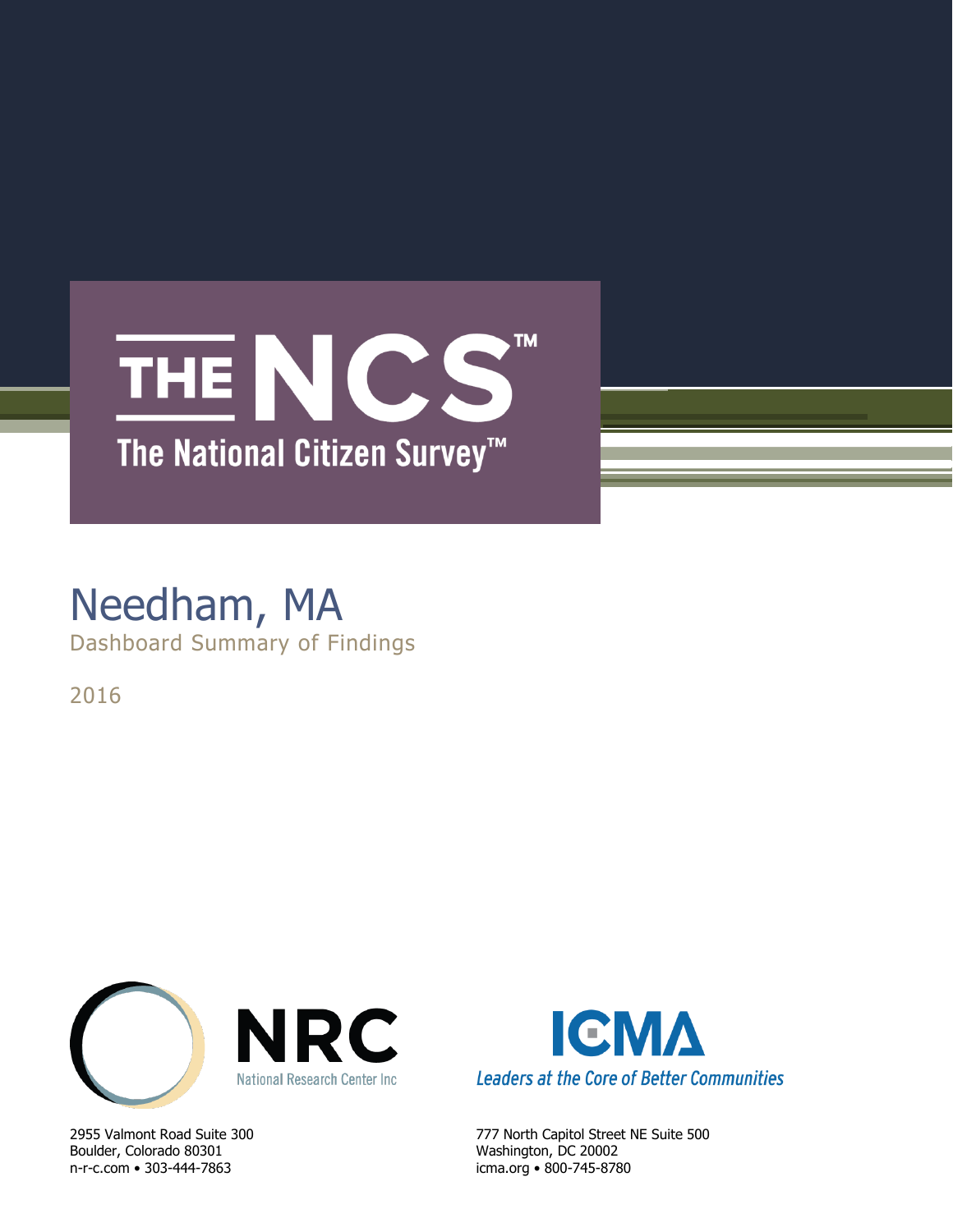# **Summary**

The National Citizen Survey™ (The NCS™) is a collaborative effort between National Research Center, Inc. (NRC) and the International City/County Management Association (ICMA). The survey and its administration are standardized to assure high quality research methods and directly comparable results across The NCS communities. The NCS captures residents' opinions within the three pillars of a community (Community Characteristics, Governance and Participation) across eight central facets of community (Safety, Mobility, Natural Environment, Built Environment, Economy, Recreation and Wellness, Education and Enrichment and Community Engagement). This report summarizes Needham's performance in the eight facets of community livability with the "General" rating as a summary of results from the overarching questions not shown within any of the eight facets. The "Overall" represents the community pillar in its entirety (the eight facets and general).

By summarizing resident ratings across the eight facets and three pillars of a livable community, a picture of Needham's community livability emerges. Below, the color of each community facet summarizes how residents rated each of the pillars that support it – Community Characteristics, Governance and Participation. When most ratings were higher than the benchmark, the color is the darkest shade; when most ratings were lower than the benchmark, the color is the lightest shade. A mix of ratings (higher and lower than the benchmark) results in a color between the extremes.

Overall, ratings for the dimensions of community livability were strong and similar to or higher than other communities across the nation. General Community Characteristics and characteristics related to Safety, Natural Environment, Recreation and Wellness and Education and Enrichment tended to receive ratings that were higher than ratings in other communities. Within the pillar of Governance, ratings for Safety and Education and Enrichment also tended to be higher than the benchmarks. Rates of Participation in the facets of Mobility, General Participation, and Built Environment were strong and higher than rates reported in comparison communities. This information can be helpful in identifying the areas that merit more attention.

|                                 |        | <b>Community Characteristics</b> |          |        | Governance |       | Participation |         |          |  |
|---------------------------------|--------|----------------------------------|----------|--------|------------|-------|---------------|---------|----------|--|
|                                 | Higher | Similar                          | Lower    | Higher | Similar    | Lower | Higher        | Similar | Lower    |  |
| Overall                         | 22     | 28                               |          | 11     | 30         |       |               | 28      |          |  |
| General                         | h      |                                  | $\Omega$ |        |            |       | e             |         | $\Omega$ |  |
| Safety                          |        |                                  | $\Omega$ | 6      |            |       |               |         |          |  |
| Mobility                        |        |                                  |          |        |            |       |               |         | $\Omega$ |  |
| <b>Natural Environment</b>      |        |                                  | $\Omega$ |        |            |       |               |         |          |  |
| <b>Built Environment</b>        |        |                                  |          |        |            |       |               |         | $\Omega$ |  |
| Economy                         |        |                                  |          |        |            |       |               |         |          |  |
| Recreation and Wellness         |        | э                                | $\Omega$ |        |            |       |               |         |          |  |
| <b>Education and Enrichment</b> | G.     | ∍                                | $\Omega$ |        |            |       |               |         |          |  |
| Community Engagement            |        |                                  |          |        |            |       |               | 10      |          |  |

#### Figure 1: Dashboard Summary

| Legend |         |
|--------|---------|
|        | Higher  |
|        | Similar |
|        | Lower   |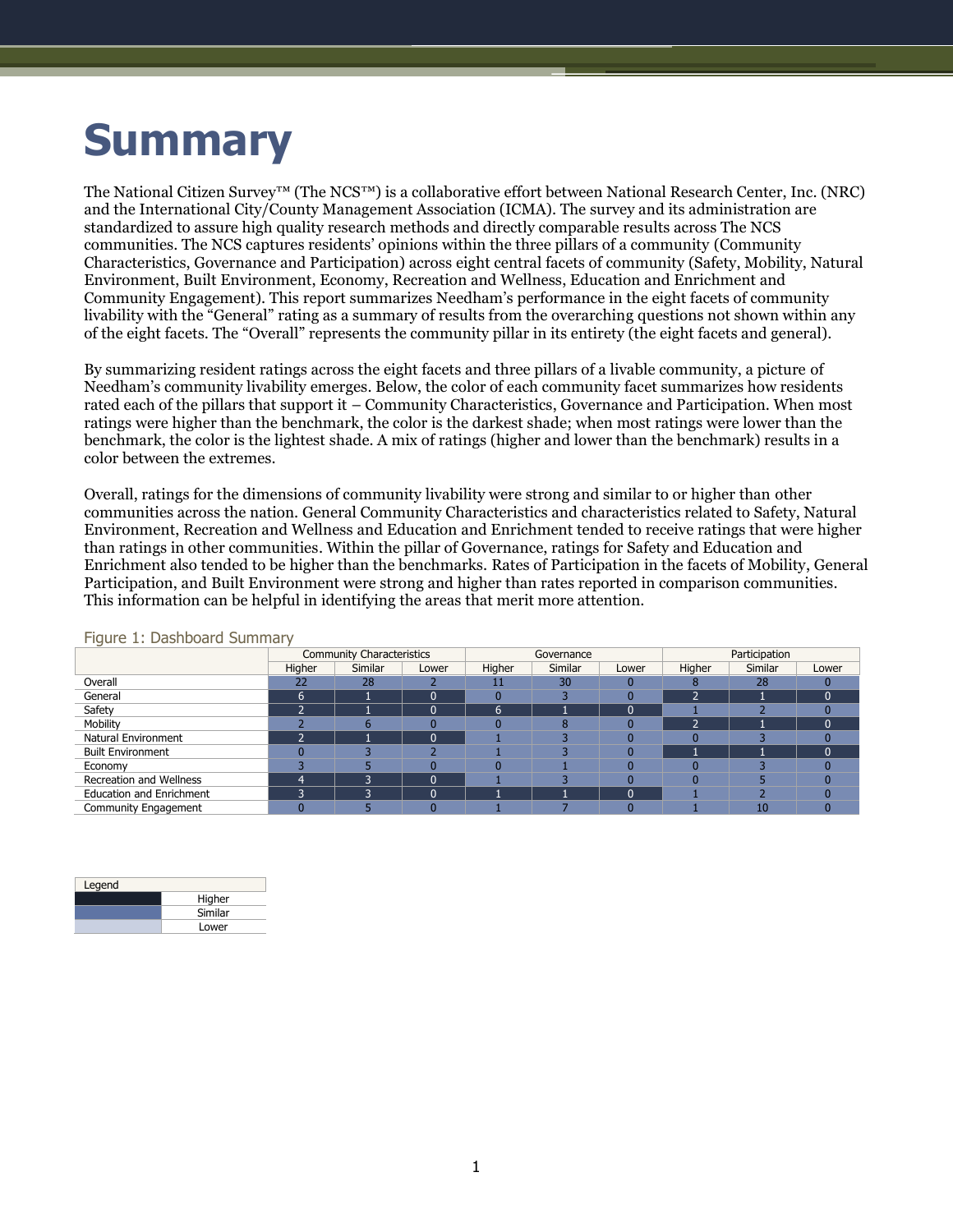#### Figure 2: Detailed Dashboard

|                          | <b>Community Characteristics</b> | Trend                 | <b>Benchmark</b>      | Percent<br>positive | Governance                                            | Trend                 | <b>Benchmark</b>      | Percent<br>positive | Participation                                    | Trend                 | Benchmark             | Percent<br>positive |
|--------------------------|----------------------------------|-----------------------|-----------------------|---------------------|-------------------------------------------------------|-----------------------|-----------------------|---------------------|--------------------------------------------------|-----------------------|-----------------------|---------------------|
| General                  | Overall appearance               | $\longleftrightarrow$ |                       | 90%                 | Customer service                                      | $\longleftrightarrow$ | $\leftrightarrow$     | 89%                 | Recommend Needham                                | $\longleftrightarrow$ |                       | 96%                 |
|                          | Overall quality of life          | $\leftrightarrow$     | $\uparrow$            | 94%                 | Services provided by<br>Needham                       | $\leftrightarrow$     | $\longleftrightarrow$ | 90%                 | Remain in Needham                                | $\leftrightarrow$     | $\longleftrightarrow$ | 91%                 |
|                          | Place to retire                  | $\longleftrightarrow$ | $\longleftrightarrow$ | 54%                 | Services provided by the<br><b>Federal Government</b> | $\longleftrightarrow$ | $\longleftrightarrow$ | 52%                 | <b>Contacted Needham</b><br>employees            | $\leftrightarrow$     | $\uparrow$            | 59%                 |
|                          | Place to raise children          | $\leftrightarrow$     |                       | 96%                 |                                                       |                       |                       |                     |                                                  |                       |                       |                     |
|                          | Place to live                    | $\longleftrightarrow$ |                       | 98%                 |                                                       |                       |                       |                     |                                                  |                       |                       |                     |
|                          | Neighborhood                     | $\leftrightarrow$     |                       | 93%                 |                                                       |                       |                       |                     |                                                  |                       |                       |                     |
|                          | Overall image                    | $\leftrightarrow$     | $\uparrow$            | 95%                 |                                                       |                       |                       |                     |                                                  |                       |                       |                     |
|                          | Overall feeling of safety        | $\longleftrightarrow$ | $\uparrow \uparrow$   | 98%                 | Police                                                | $\longleftrightarrow$ |                       | 94%                 | Was NOT the victim of a crime                    | $\longleftrightarrow$ | $\longleftrightarrow$ | 94%                 |
|                          | Safe in neighborhood             | $\longleftrightarrow$ | $\leftrightarrow$     | 99%                 | Crime prevention                                      | $\leftrightarrow$     |                       | 93%                 | Did NOT report a crime                           | $\leftrightarrow$     |                       | 89%                 |
|                          | Safe downtown/commercial<br>area | $\leftrightarrow$     | $\uparrow$            | 98%                 | Fire                                                  | $\leftrightarrow$     | $\uparrow$            | 98%                 | Stocked supplies for an<br>emergency             | $\leftrightarrow$     | $\leftrightarrow$     | 30%                 |
| Safety                   |                                  |                       |                       |                     | Fire prevention                                       | $\longleftrightarrow$ |                       | 88%                 |                                                  |                       |                       |                     |
|                          |                                  |                       |                       |                     | Ambulance/EMS                                         | $\longleftrightarrow$ | $\uparrow$            | 96%                 |                                                  |                       |                       |                     |
|                          |                                  |                       |                       |                     | Emergency preparedness                                | $\leftrightarrow$     | $\leftrightarrow$     | 77%                 |                                                  |                       |                       |                     |
|                          |                                  |                       |                       |                     | Animal control                                        | $\leftrightarrow$     | $\uparrow$            | 77%                 |                                                  |                       |                       |                     |
|                          | Traffic flow                     | $\leftrightarrow$     | $\leftrightarrow$     | 52%                 | Traffic enforcement                                   | $\longleftrightarrow$ | $\leftrightarrow$     | 78%                 | Carpooled instead of driving<br>alone            | $\leftrightarrow$     | $\leftrightarrow$     | 45%                 |
|                          | Travel by car                    | $\longleftrightarrow$ | $\longleftrightarrow$ | 76%                 | Street repair                                         | $\longleftrightarrow$ | $\longleftrightarrow$ | 46%                 | Walked or biked instead of<br>driving            | $\leftrightarrow$     | $\uparrow$            | 69%                 |
| Mobility                 | Travel by bicycle                | $\longleftrightarrow$ | $\leftrightarrow$     | 55%                 | Street cleaning                                       | $\longleftrightarrow$ | $\leftrightarrow$     | 69%                 | Used public transportation<br>instead of driving | $\leftrightarrow$     | $\uparrow \uparrow$   | 53%                 |
|                          | Ease of walking                  | $\longleftrightarrow$ | $\uparrow$            | 85%                 | Street lighting                                       |                       | $\leftrightarrow$     | 67%                 |                                                  |                       |                       |                     |
|                          | Travel by public transportation  | $\longleftrightarrow$ | $\leftrightarrow$     | 54%                 | Snow removal                                          |                       | $\longleftrightarrow$ | 76%                 |                                                  |                       |                       |                     |
|                          | Overall ease travel              | $\longleftrightarrow$ |                       | 89%                 | Sidewalk maintenance                                  |                       | $\longleftrightarrow$ | 54%                 |                                                  |                       |                       |                     |
|                          | Public parking                   |                       | $\leftrightarrow$     | 64%                 | Traffic signal timing                                 | $\leftrightarrow$     | $\leftrightarrow$     | 62%                 |                                                  |                       |                       |                     |
|                          | Paths and walking trails         | $\longleftrightarrow$ | $\longleftrightarrow$ | 64%                 | Bus or transit services                               | $\uparrow$            | $\longleftrightarrow$ | 65%                 |                                                  |                       |                       |                     |
|                          | Overall natural environment      | $\longleftrightarrow$ | $\leftrightarrow$     | 83%                 | Recycling                                             | $\longleftrightarrow$ | $\longleftrightarrow$ | 82%                 | Recycled at home                                 | $\leftrightarrow$     | $\longleftrightarrow$ | 95%                 |
|                          | Air quality                      | $\longleftrightarrow$ |                       | 91%                 | Drinking water                                        | $\leftrightarrow$     | $\uparrow$            | 90%                 | Conserved water                                  | $\leftrightarrow$     | $\longleftrightarrow$ | 86%                 |
| Environment<br>Natural   | Cleanliness                      | $\leftrightarrow$     | $\uparrow$            | 91%                 | Open space                                            | $\leftrightarrow$     | $\leftrightarrow$     | 60%                 | Made home more energy<br>efficient               | $\leftrightarrow$     | $\leftrightarrow$     | 80%                 |
|                          |                                  |                       |                       |                     | Natural areas preservation                            | $\longleftrightarrow$ | $\leftrightarrow$     | 60%                 |                                                  |                       |                       |                     |
| <b>Built Environment</b> | New development in Needham       | $\longleftrightarrow$ | $\leftrightarrow$     | 49%                 | Sewer services                                        | $\longleftrightarrow$ | $\longleftrightarrow$ | 90%                 | NOT experiencing housing<br>cost stress          | $\leftrightarrow$     | $\leftrightarrow$     | 75%                 |
|                          | Affordable quality housing       | $\longleftrightarrow$ | $\perp$               | 19%                 | Storm drainage                                        | $\uparrow$            | $\longleftrightarrow$ | 80%                 | Did NOT observe a code<br>violation              | $\leftrightarrow$     | $\uparrow \uparrow$   | 74%                 |
|                          | Housing options                  | $\longleftrightarrow$ |                       | 38%                 | Land use, planning and<br>zoning                      | $\downarrow$          | $\leftrightarrow$     | 41%                 |                                                  |                       |                       |                     |
|                          | Overall built environment        | $\longleftrightarrow$ | $\longleftrightarrow$ | 67%                 | Cable television                                      | $\longleftrightarrow$ |                       | 76%                 |                                                  |                       |                       |                     |
|                          | Public places                    | $\leftrightarrow$     | $\leftrightarrow$     | 73%                 |                                                       |                       |                       |                     |                                                  |                       |                       |                     |

**Legend**

↑↑ Much higher ↑ Higher ↔ Similar ↓ Lower ↓↓ Much lower \* Not available

2